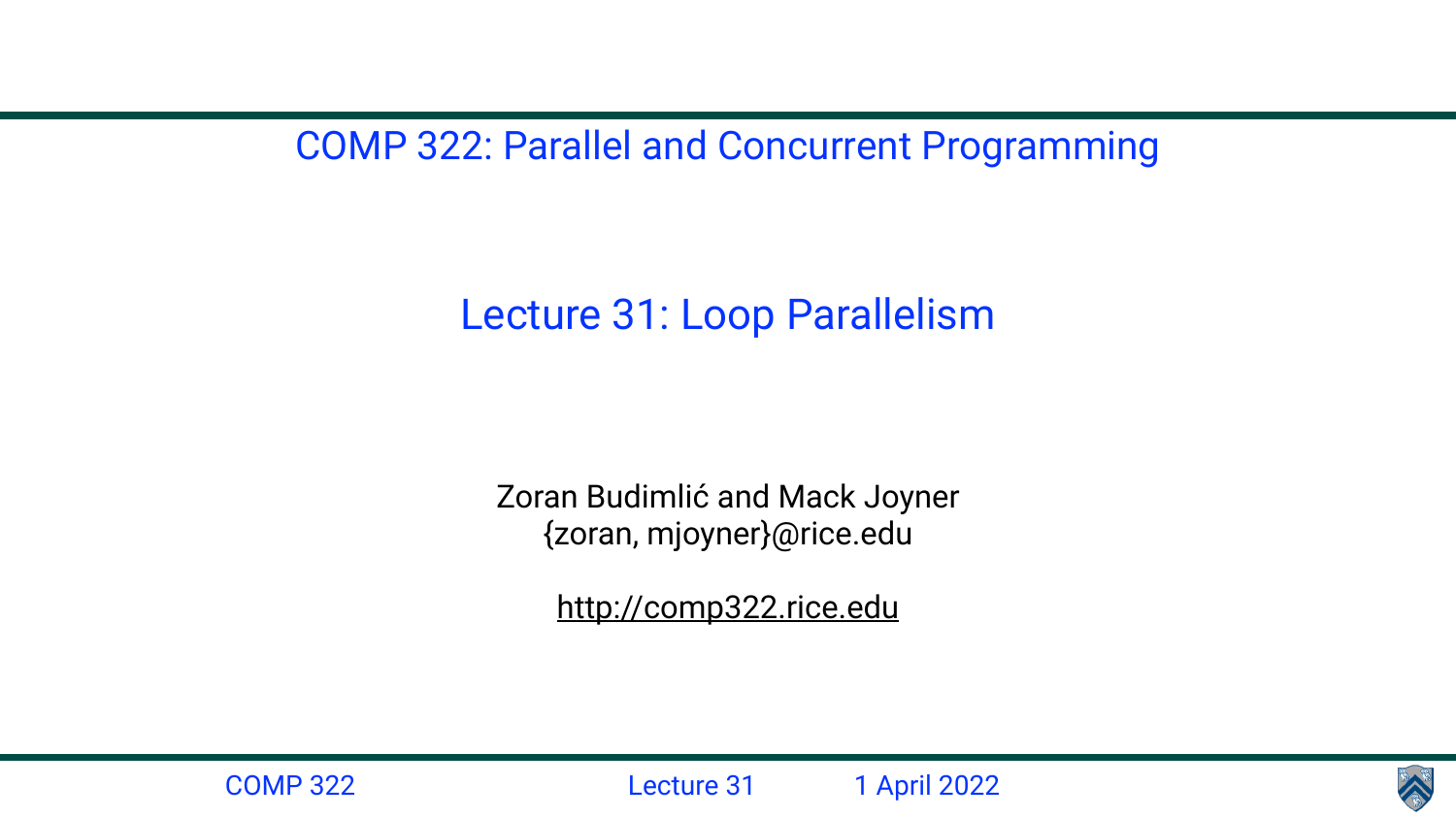

## Data Parallelism vs. Task Parallelism

- *Data parallelism*: simultaneous execution of the same code across the elements of a data set
- *Task parallelism*: simultaneous execution of multiple and different pieces of code across the same or different data sets



Image source: <https://livebook.manning.com/concept/net/task-parallelism>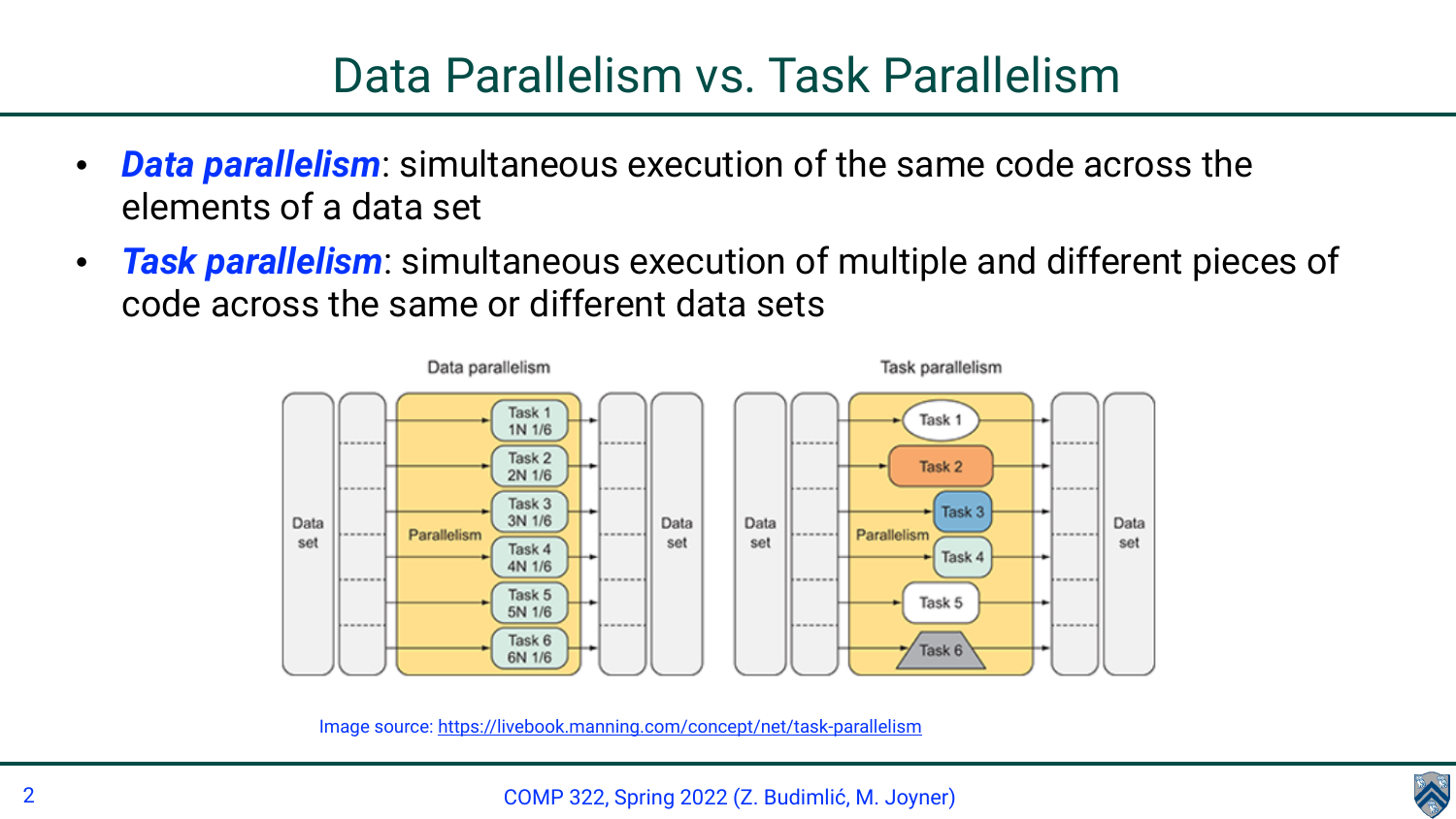





# Sequential Algorithm for Matrix Multiplication

1. // Sequential version 2. for (int  $i = 0$ ;  $i < n$ ;  $i++)$ 3. For (int  $j = 0$  ;  $j < n$  ;  $j++)$ 4.  $c[i][j] = 0;$ 5. for (int  $i = 0$  ;  $i < n$  ;  $i+1$ ) 6. For (int  $j = 0$  ;  $j < n$  ;  $j+1$ ) 7. For  $(int k = 0 ; k < n ; k++)$ 8. c[i][j]  $+= a[i][k] \times b[k][j];$ 9. // Print first element of output matrix 10. println(c[0][0]);

### $c[i,j] = \sum$  a[i,k] \* b[k,j]  $0 \leq k \leq n$

 $\begin{bmatrix}\na_1 & a_2 & a_3 \\
a_4 & a_5 & a_6 \\
a_7 & a_8 & a_9\n\end{bmatrix}\n\begin{bmatrix}\nb_1 & b_2 & b_3 \\
b_4 & b_5 & b_6 \\
b_7 & b_8 & b_9\n\end{bmatrix}\n=\n\begin{bmatrix}\nc_1 & c_2 & c_3 \\
c_4 & c_5 & c_6 \\
c_7 & c_8 & c_9\n\end{bmatrix}$ 

Image source: https://medium.com/ai%C2%B3-theory-practice-business/fastai-partii-lesson08-notes-fddcdb6526bb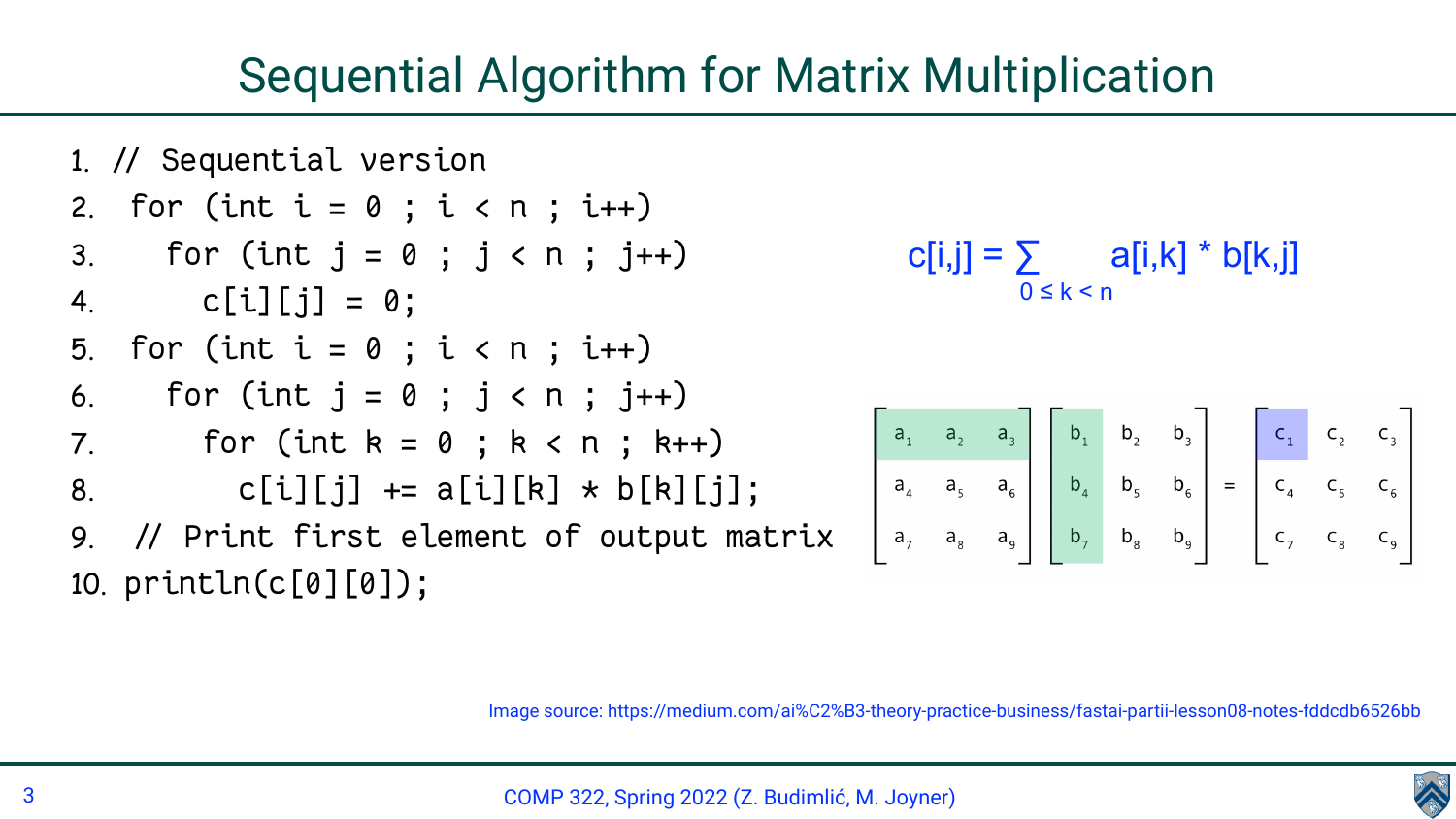





# Parallelizing loops in Matrix Multiplication using finish & async

```
1. // Parallel version using finish & async
2. finish() \rightarrow \{3. for (int ii = 0; ii < n; ii++)
4. for (int jj = 0 ; jj < n ; jj++) {
5. final int i = ii; final int j = jj;
6. async(() \rightarrow {c[i][j] = 0; });
7. }
8. });
9. finish() \rightarrow \{10. For (int ii = 0; ii < n; ii++)
11. for (int jj = 0 ; jj < n ; jj++)12. final int i = ii; final int j = jj;
13. async(() \rightarrow (14. for (int k = 0 ; k < n ; k++)
15. c[i][j] += a[i][k] \times b[k][j];16. });
17. }
18. });
19. // Print first element of output matrix
20. println(c[0][0])
```

$$
c[i,j] = \sum_{0 \le k < n} a[i,k] \cdot b[k,j]
$$

$$
\begin{bmatrix}\na_1 & a_2 & a_3 \\
a_4 & a_5 & a_6 \\
a_7 & a_8 & a_9\n\end{bmatrix}\n\begin{bmatrix}\nb_1 & b_2 & b_3 \\
b_4 & b_5 & b_6 \\
b_7 & b_8 & b_9\n\end{bmatrix}\n=\n\begin{bmatrix}\nc_1 & c_2 & c_3 \\
c_4 & c_5 & c_6\n\end{bmatrix}
$$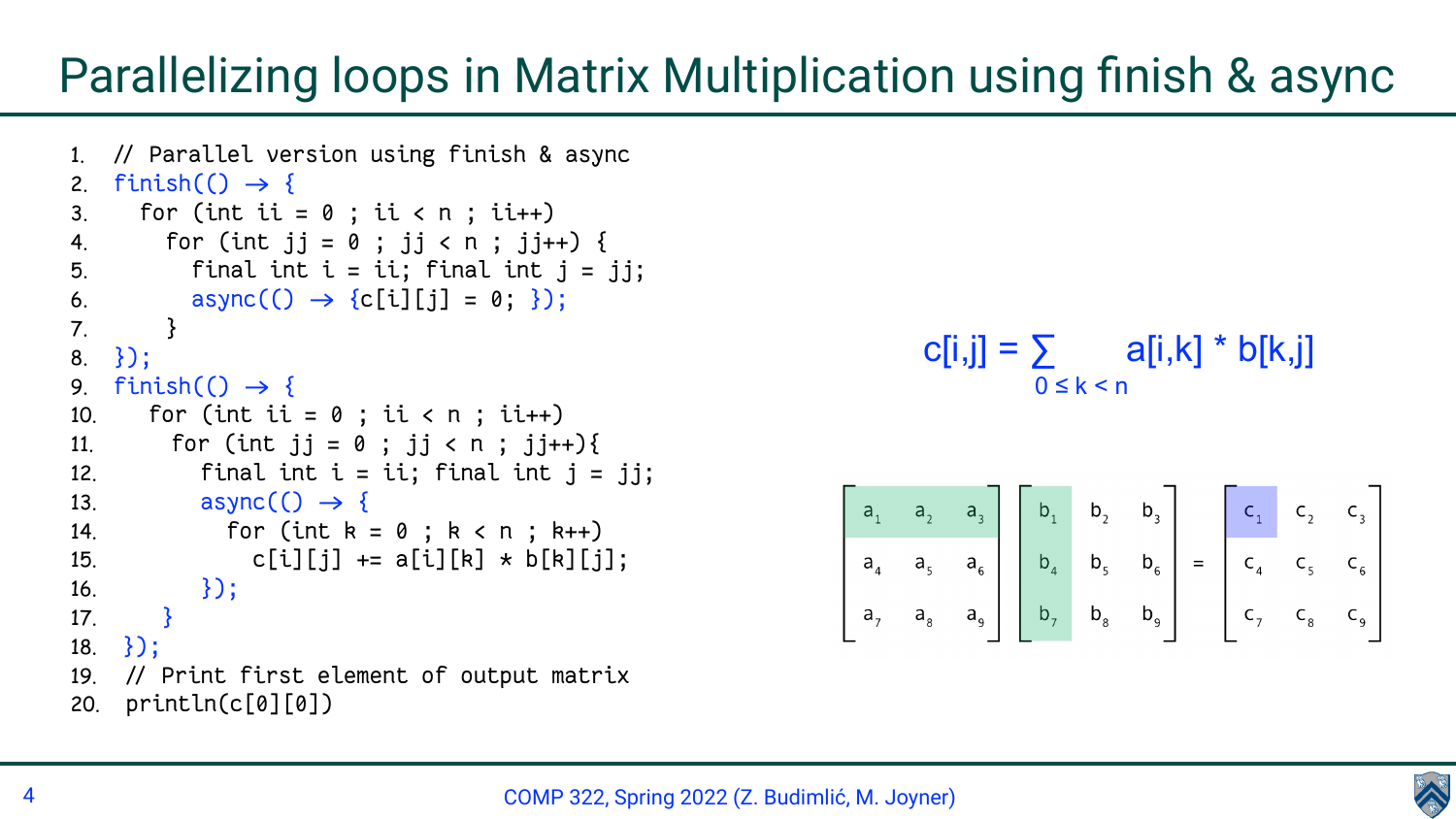

# Observations on finish-for-async version

- - parallel
- - e.g., no intervening statement between " $for(i = ...)$ " and " $for(j = ...)$ "
- The ordering of loops nested between finish and async is arbitrary
	-

• finish and async are general constructs, and are not specific to loops • Not easy to discern from a quick glance which loops are sequential vs.

• Loops in sequential version of matrix multiplication are "perfectly nested"

• They are parallel loops and their iterations can be executed in any order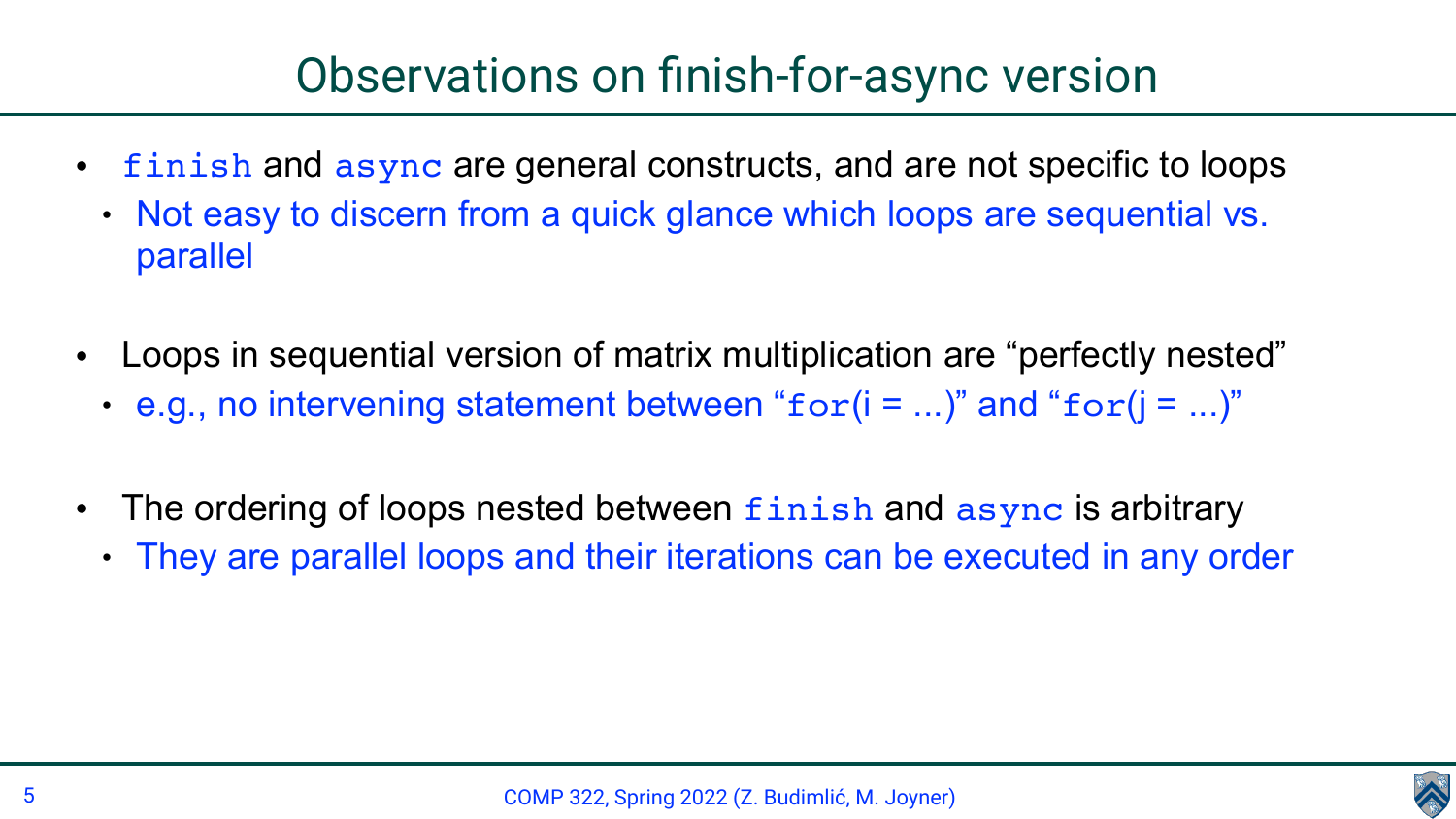





# Parallelizing loops in Matrix Multiplication example using forall

/ Parallel version using forall forall(0, n-1, 0, n-1,  $(i, j) \rightarrow \{$  $c[i][j] = 0;$  }); forall(0, n-1, 0, n-1,  $(i, j) \rightarrow \{$  $forseq(0, n-1, (k) \rightarrow \{$ c[i][j]  $+= a[i][k] \times b[k][j];$  }); }); / Print first element of output matrix println(c[0][0]);



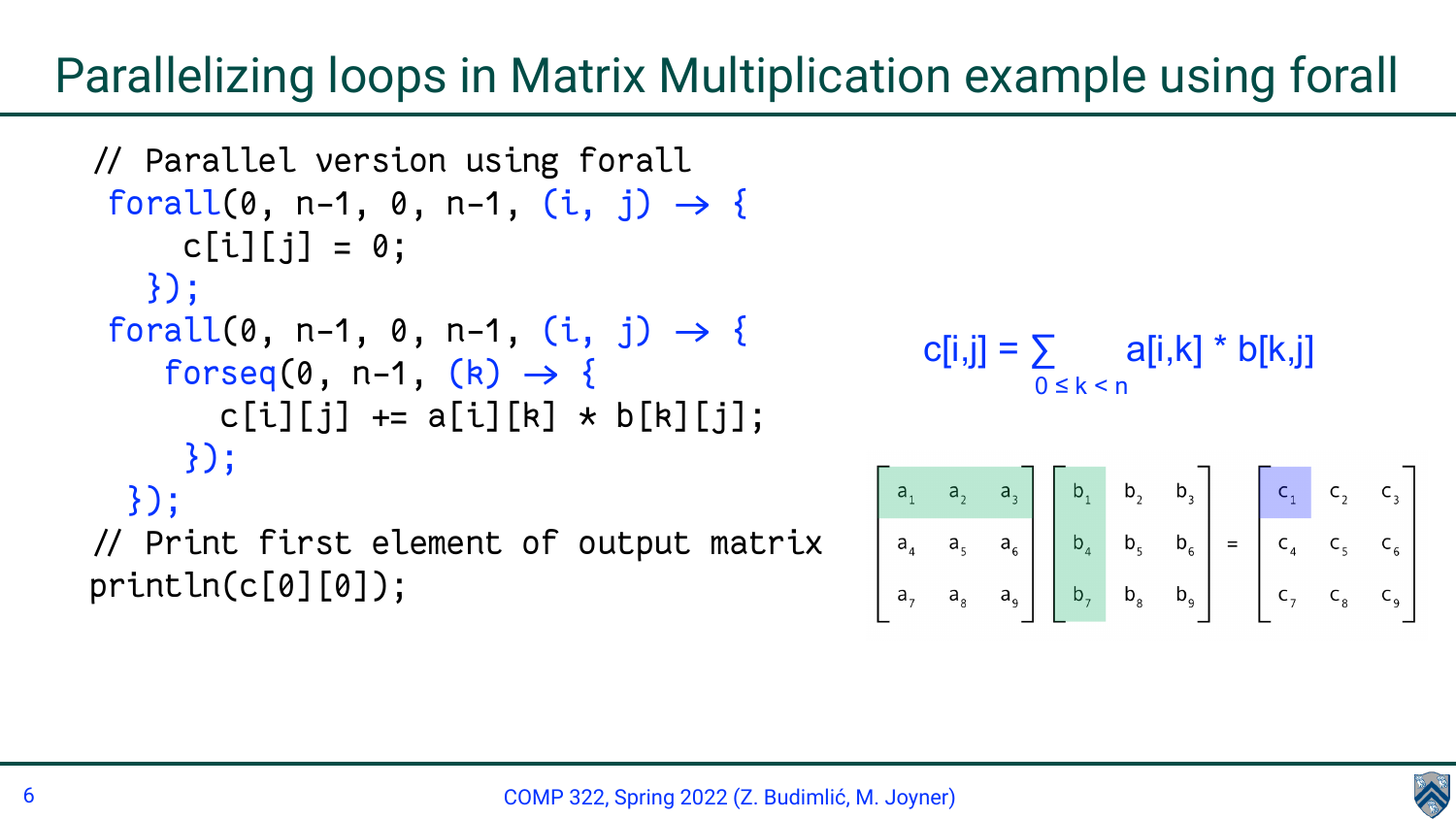



• static void [forall](http://www.cs.rice.edu/~vs3/hjlib/doc/edu/rice/hj/Module1.html#forall-edu.rice.hj.api.HjRegion.HjRegion1D-edu.rice.hj.api.HjProcedureInt1D-)(edu.rice.hj.api.HjRegion.HjRegion1D hjRegion,

• static void [forall](http://www.cs.rice.edu/~vs3/hjlib/doc/edu/rice/hj/Module1.html#forall-edu.rice.hj.api.HjRegion.HjRegion2D-edu.rice.hj.api.HjProcedureInt2D-)(edu.rice.hj.api.HjRegion.HjRegion2D hjRegion,

# forall API's in HJlib (<http://www.cs.rice.edu/~vs3/hjlib/doc/edu/rice/hj/Module1.html>)

- edu.rice.hj.api.HjProcedureInt1D body)
- edu.rice.hj.api.HjProcedureInt2D body)
- edu.rice.hj.api.HjProcedureInt3D body)

• static void [forall](http://www.cs.rice.edu/~vs3/hjlib/doc/edu/rice/hj/Module1.html#forall-edu.rice.hj.api.HjRegion.HjRegion3D-edu.rice.hj.api.HjProcedureInt3D-)(edu.rice.hj.api.HjRegion.HjRegion3D hjRegion,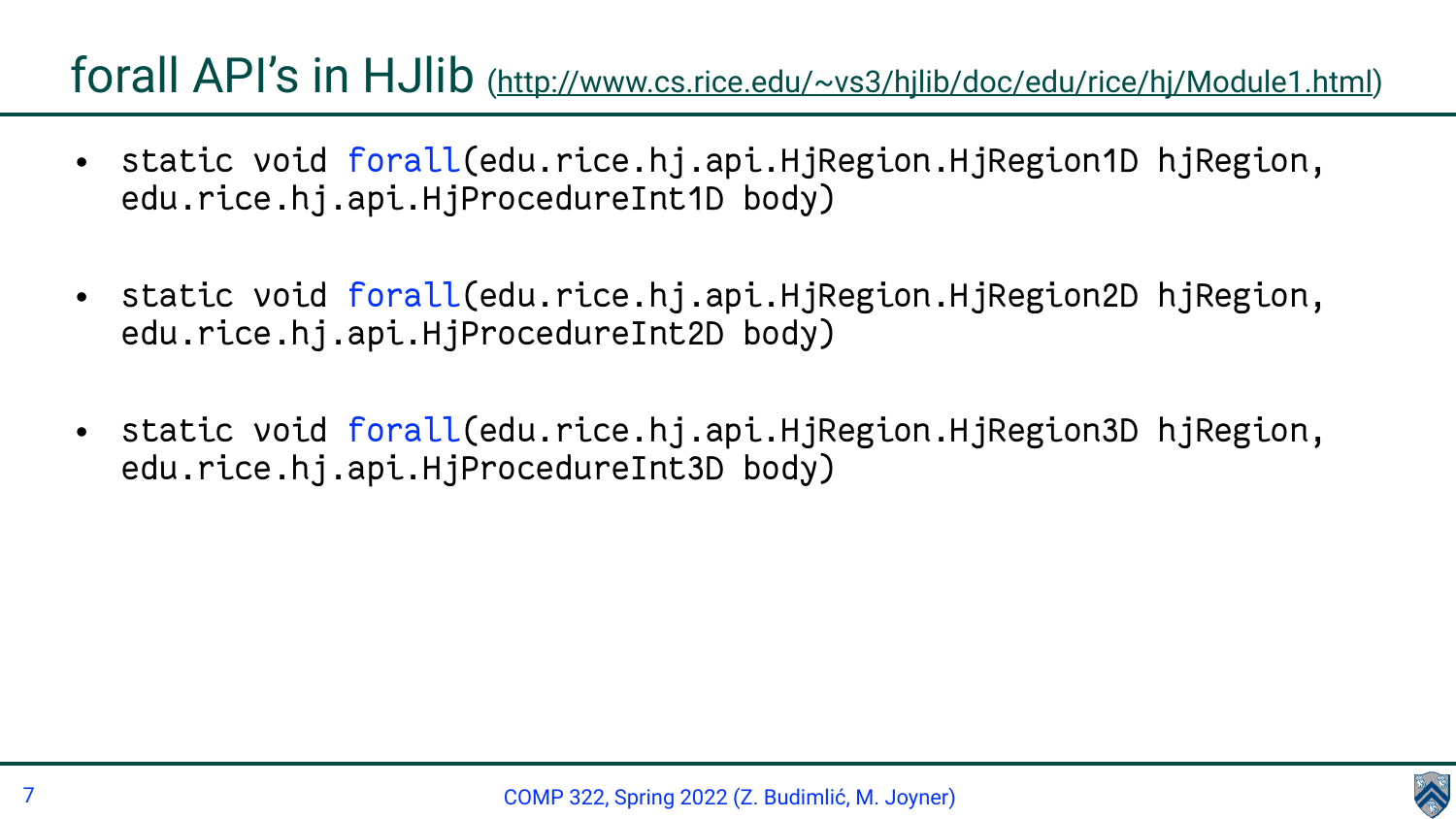- static void [forall](http://www.cs.rice.edu/~vs3/hjlib/doc/edu/rice/hj/Module1.html#forall-int-int-edu.rice.hj.api.HjProcedure-)(int s0, int e0, edu.rice.hj.api.HjProcedure<java.lang.Integer> body)
- static void [forall](http://www.cs.rice.edu/~vs3/hjlib/doc/edu/rice/hj/Module1.html#forall-int-int-int-int-edu.rice.hj.api.HjProcedureInt2D-)(int s0, int e0, int s1, int e1, edu.rice.hj.api.HjProcedureInt2D body)
- static <T> void [forall\(](http://www.cs.rice.edu/~vs3/hjlib/doc/edu/rice/hj/Module1.html#forall-java.lang.Iterable-edu.rice.hj.api.HjProcedure-)java.lang.Iterable<T> iterable, edu.rice.hj.api.HjProcedure<T> body)
- without the finish. Also  $e0$  is the "end" value, not  $1 + end$  value.

# forall API's in HJlib (<http://www.cs.rice.edu/~vs3/hjlib/doc/edu/rice/hj/Module1.html>)

• NOTE: all forall API's include an implicit finish. forasync is like forall, but



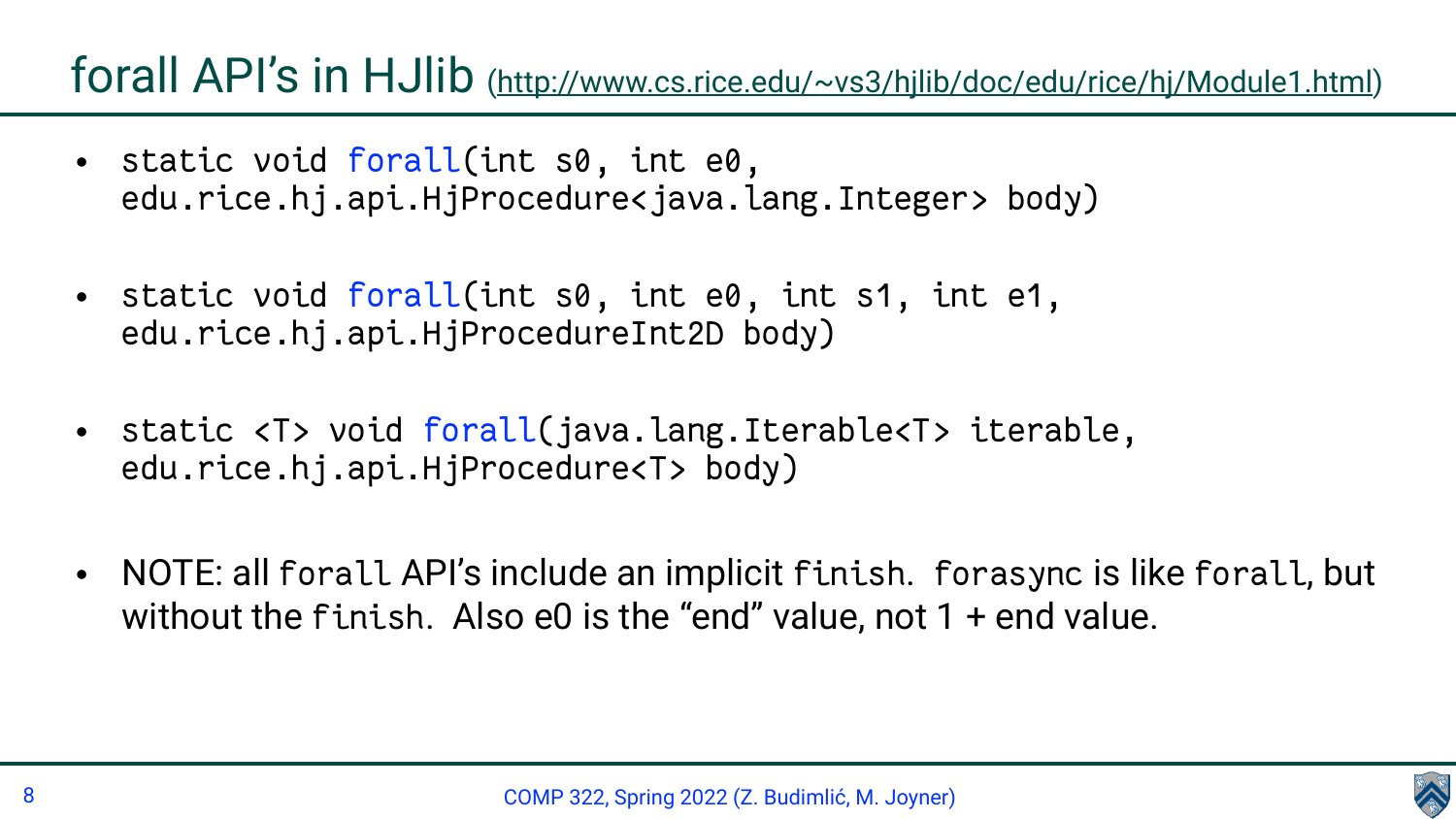

• The combination of perfectly nested finish-for–for–async constructs is replaced by a

Multiple loops can be collapsed into a single forall with a multi-dimensional iteration

The loop bounds can be specified as a rectangular  $HjRegion$  (product of dimension

• Hulib also provides a sequential forseq API that can also be used to iterate sequentially

- single API, forall
	- forall includes an implicit finish
- space (can be 1D, 2D, 3D, ...)
- The iteration variable for a  $foral$  is a  $HjPoint$  (integer tuple), e.g., (i,j) is a 2dimensional point
- ranges), e.g., (0:n−1) x (0:n−1)
- over a rectangular region
	- Simplifies conversion between forseq and forall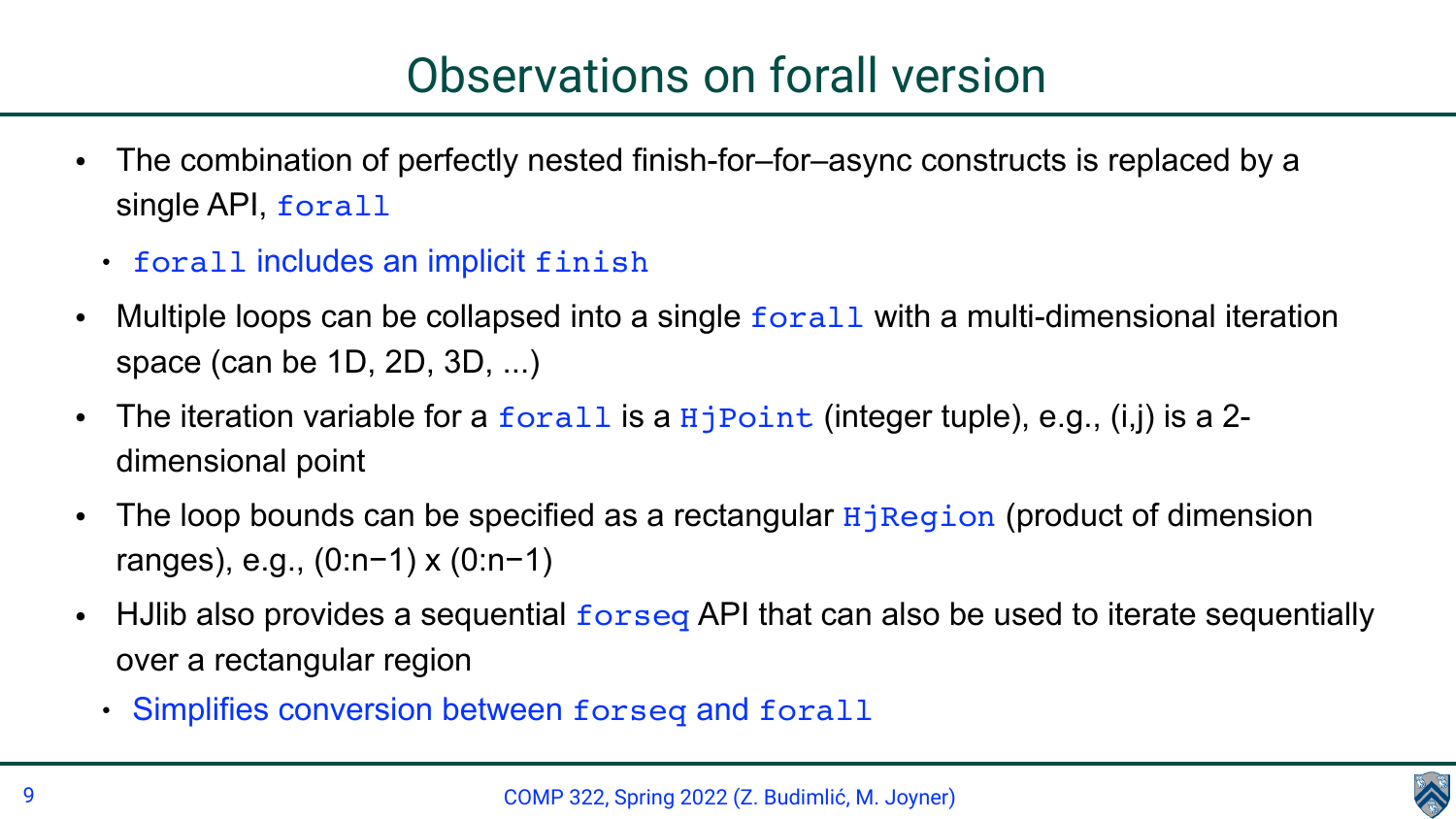

/ Case 1: loops i,j can run in parallel  $forall(0, m-1, 0, n-1, (i, j) \rightarrow \{ A[i][j] = F(A[i][j]); \});$ 

# forall examples: updates to two-dimensional Java array

/ Case 2: only loop i can run in parallel forall(0,  $m-1$ , (i)  $\rightarrow$  { forseq(0, n-1, (j)  $\rightarrow$  { // Equivalent to "for (j=0;j<n;j++)"  $A[i][j] = F(A[i][j-1])$  ; }); });

/ Case 3: only loop j can run in parallel forseq(0, m-1, (i)  $\rightarrow$  { // Equivalent to "for (i=0;i<m;i++)" forall(0, n-1, (j)  $\rightarrow$  {  $A[i][j] = F(A[i-1][j])$  ; }); });

- 
- 
-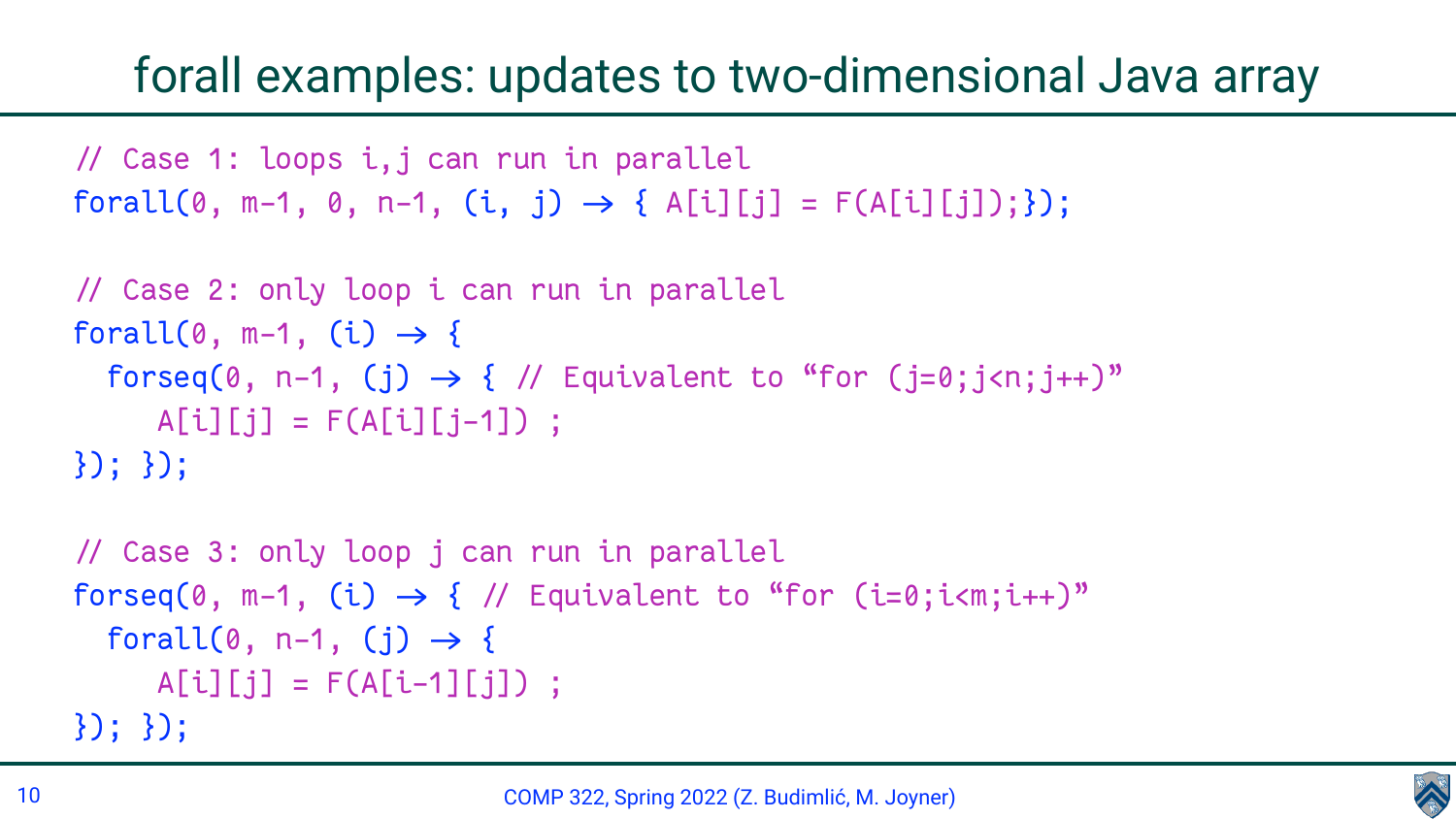

# One-Dimensional Iterative Averaging Example

- 0 and myVal $[n+1] = 1$ .
- left and right neighbors.
	- new values
- to myVal[i] =  $(myVal[i-1]+myVal[i+1])/2$ , for all i in 1..n



Ilustration of an intermediate step for  $n = 8$  (source: Figure 6.19 in Lin-Snyder book)

• In each iteration, each interior element myVal[i] in 1..n is replaced by the average of its

• Two separate arrays are used in each iteration, one for old values and the other for the

• After a sufficient number of iterations, we expect each element of the array to converge

Initialize a one-dimensional array of  $(n+2)$  double's with boundary conditions, myVal $[0]$  =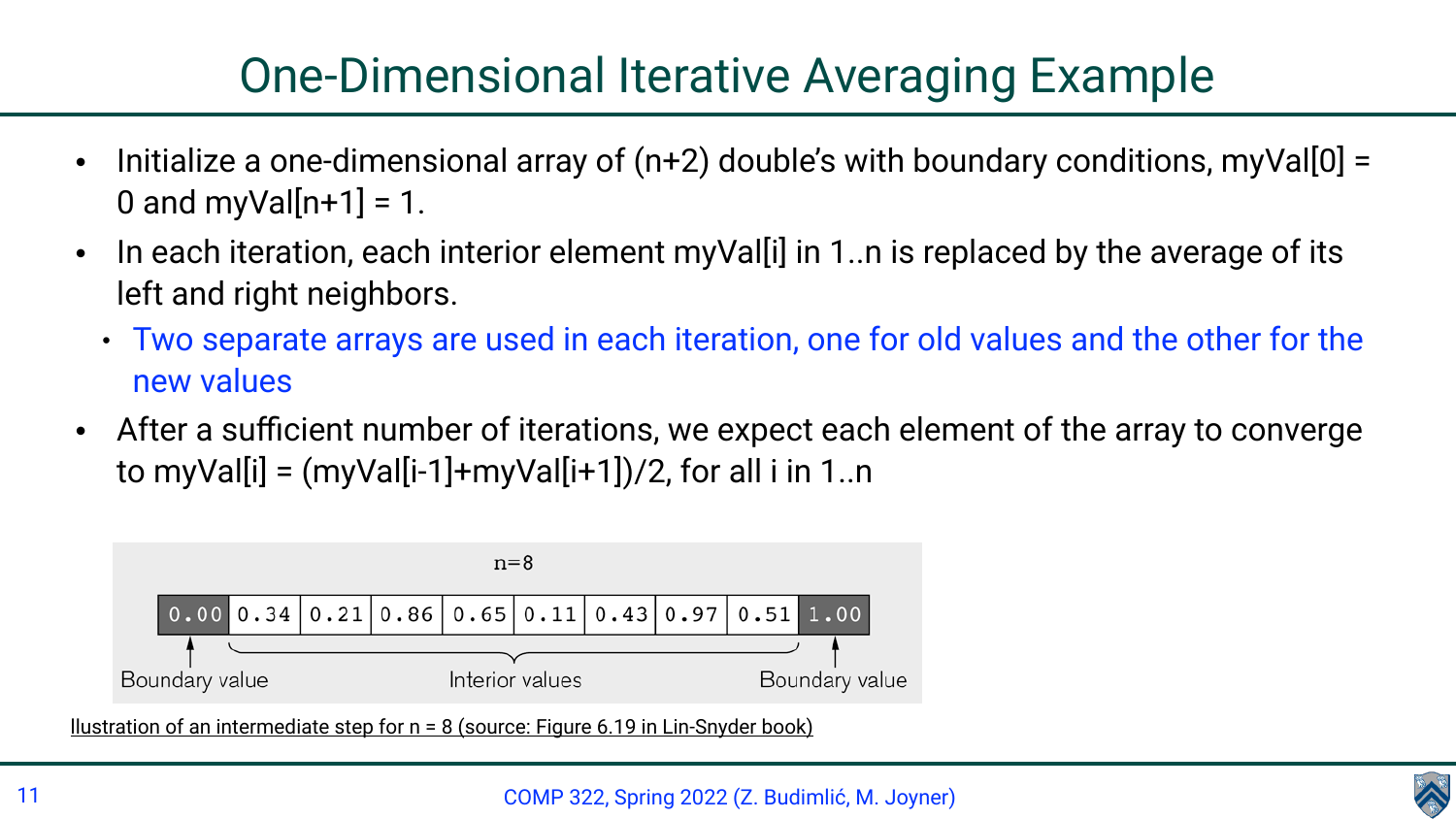- 
- COMP 322, Spring 2022 (Z. Budimlić, M. Joyner)



# Sequential code for One-Dimensional Iterative Averaging

1. // Intialize m, n, myVal, newVal

$$
2. m = ... ; n = ... ;
$$

- 3.  $float[] myVal = new float[n+2];$
- 4.  $float[] myNew = new float[n+2];$
- 5. forseq(0,  $m-1$ , (iter)  $\rightarrow$  {
- 6. / Compute MyNew as function of input array MyVal
- 7. forseq(1, n, (j)  $\rightarrow$  { // Create n tasks
- 8.  $myNew[j] = (myVal[j-1] + myVal[j+1])/2.0;$
- 9. }); / forseq
- 10. // What is the purpose of line 11 below?
- 11. float[] temp=myVal; myVal=myNew; myNew=temp; 12.}); / forseq

14.QUESTION: can either forseq() loop execute in parallel?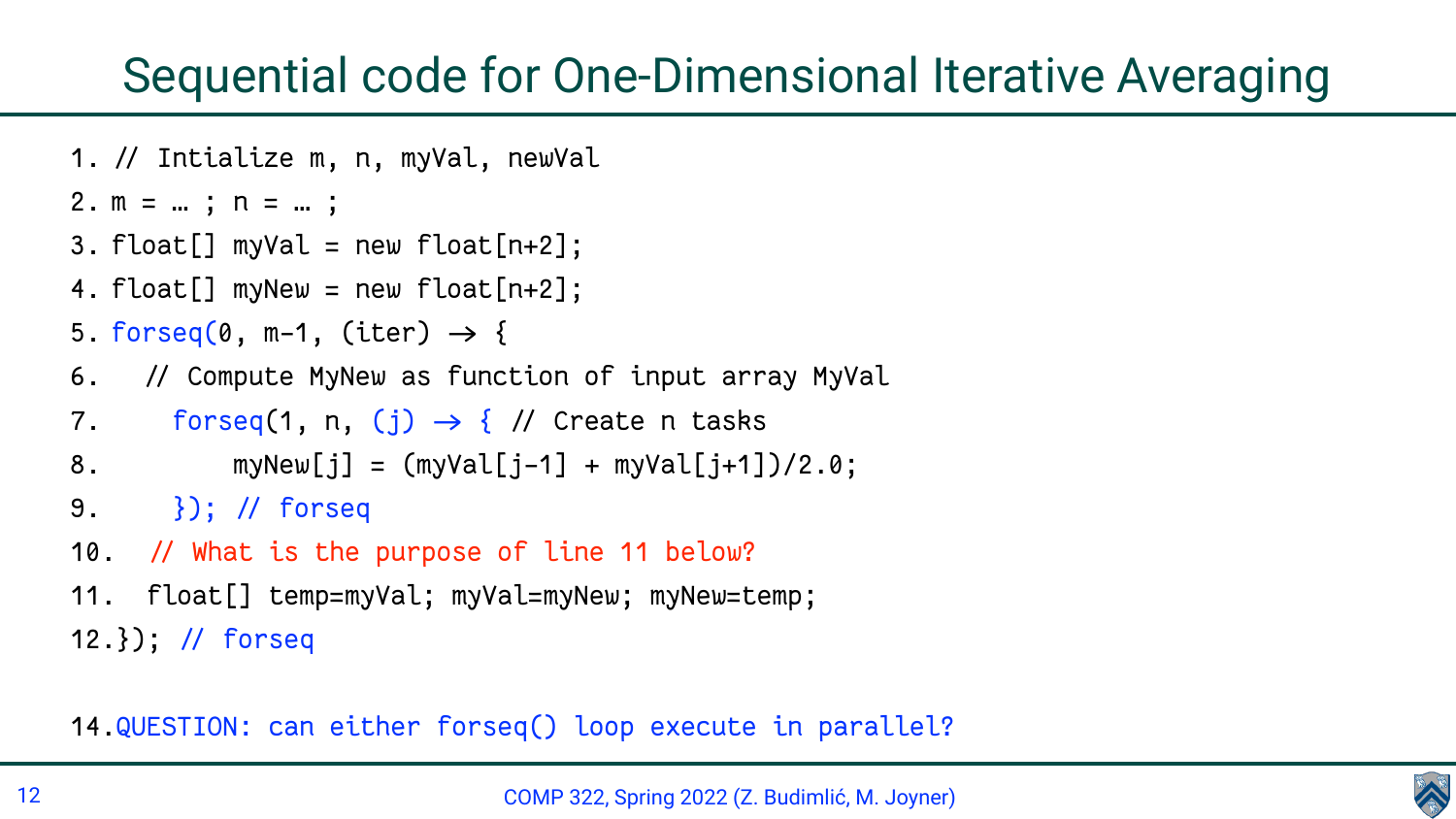# HJ code for One-Dimensional Iterative Averaging

- 1. // Intialize m, n, myVal, newVal
- 2. m = … ; n = … ;
- 3.  $float[] myVal = new float[n+2];$
- 4.  $float[] myNew = new float[n+2];$
- 5. forseq(0,  $m-1$ , (iter)  $\rightarrow$  {
- 6. / Compute MyNew as function of input array MyVal 7. forall(1, n, (j)  $\rightarrow$  { // Create n tasks
- 
- 8. myNew[j] =  $(myVal[j-1] + myVal[j+1])/2.0;$
- 9. }); / forall
- 10. // What is the purpose of line 11 below?
- 11. float[] temp=myVal; myVal=myNew; myNew=temp; 12.}); / forseq

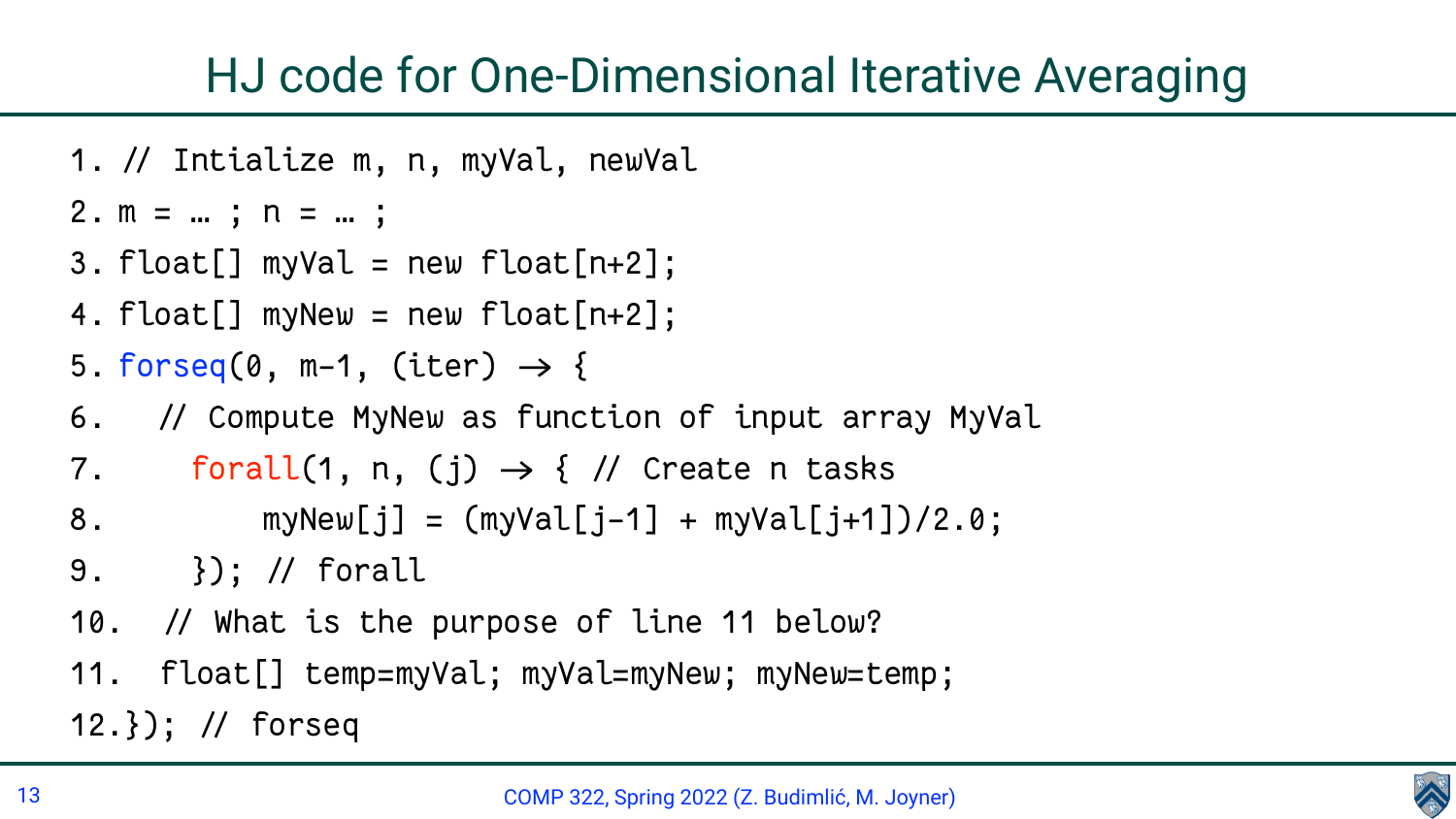

• It is inefficient to create forall iterations in which each iteration (async task) does

- very little work
- An alternate approach is "iteration grouping" or "loop chunking" e.g., replace  $forall(0, 99, (i) \rightarrow BODY(i));$  // 100 tasks with

forall(0, 3, (ii)  $\rightarrow$  { // 4 tasks / Each task executes a "chunk" of 25 iterations  $forseq(25*ii, 25*(ii+1)-1, (i) \rightarrow BODY(i));$ 

}); / forall

• This is better, but it's still inconvenient for the programmer to do the "iteration

grouping" or "loop chunking" explicitly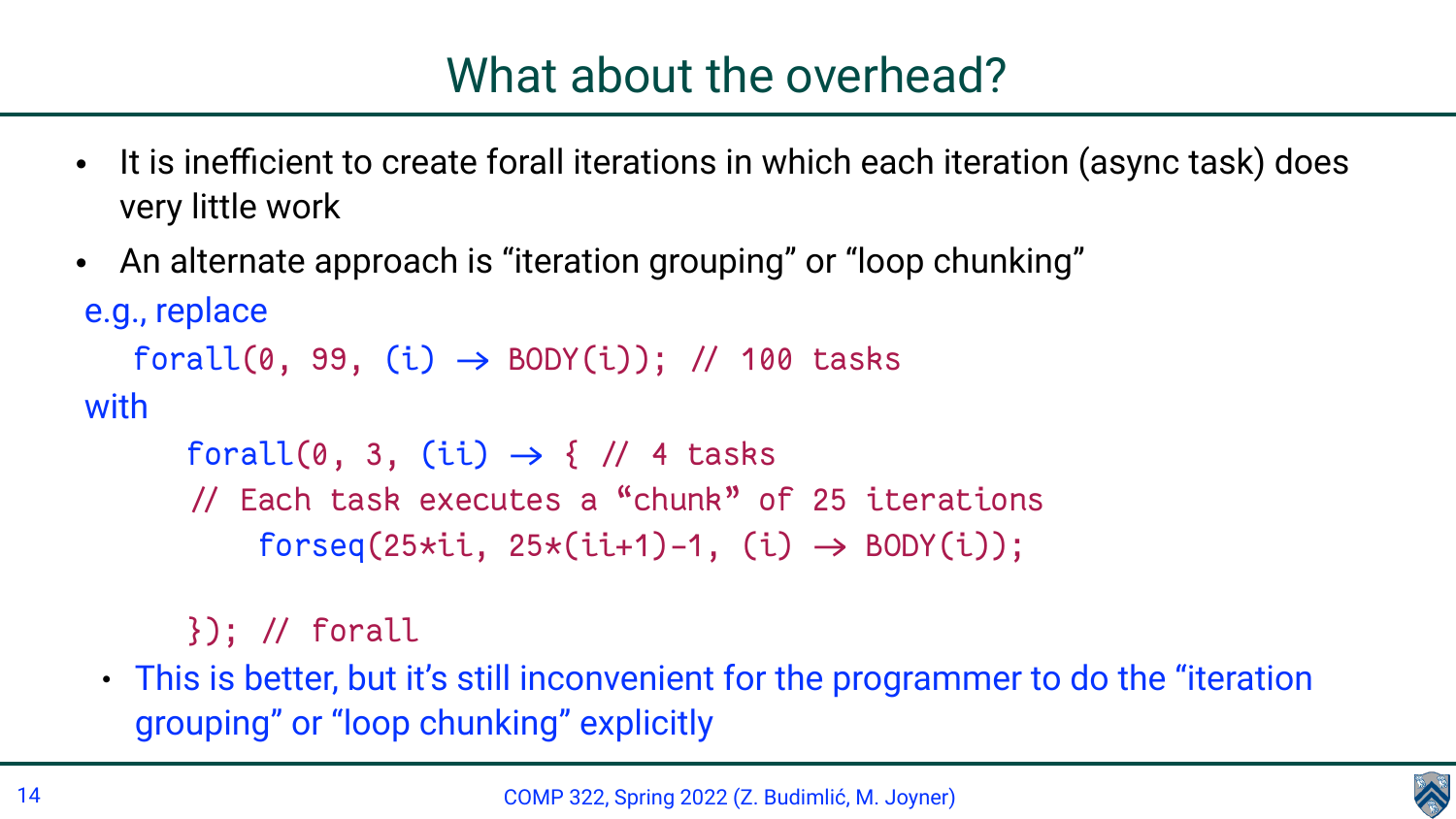

- [forallChunked\(](http://www.cs.rice.edu/~vs3/hjlib/doc/edu/rice/hj/Module1.html#forallChunked-int-int-int-edu.rice.hj.api.HjProcedure-)int s0, int e0, int chunkSize, edu.rice.hj.api.HjProcedure<Integer> body)
- Like [forall\(](http://www.cs.rice.edu/~vs3/hjlib/doc/edu/rice/hj/Module1.html#forallChunked-int-int-int-edu.rice.hj.api.HjProcedure-)int s0, int e0,
- edu.rice.hj.api.HjProcedure<Integer> body) • but forallChunked includes chunkSize as the third parameter
	- e.g., replace
		- forall(0, 99, (i)  $\rightarrow$  BODY(i)); // 100 tasks
	- by
		- forallChunked(0, 99, 100/4,  $(i) \rightarrow BODY(i)$ ;

# forallChunked APIs